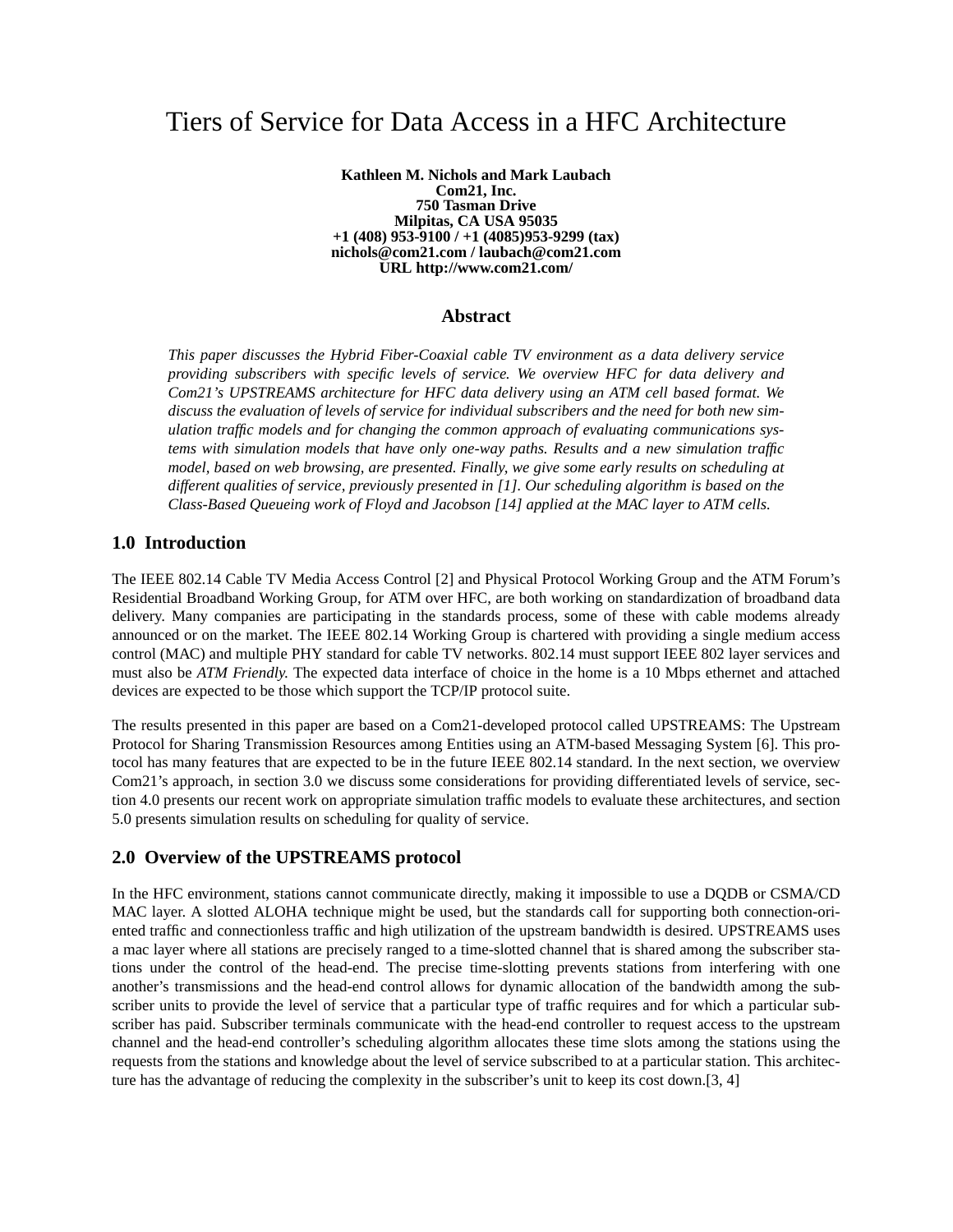The basic information unit that is sent in each upstream time slot is a 53 byte ATM cell augmented with 1 byte of management information, plus FEC and guardband bytes. The raw downstream channel bandwidth is 30 Mbps with a usable data payload of 23.9 Mbps. The downstream channel is shared by all the subscriber units for both user and management traffic. The raw upstream channel bandwidth is 2.56 Mbps with a usable data payload of 1.92 Mbps. However, multiple upstream channels can be employed on each cable, ultimately achieving a symmetric data rate if required. The standards call for supporting from 50-2000 stations on a single cable.

The head-end controls the upstream channel by issuing *grants* that specify the station(s) and type of messages that can be sent in each upstream slot. Grants are may be issued to groups or all stations to sign on with the head-end (*invite grants*) or to make requests for bandwidth for reactive traffic needs (*contention grants*). Grants are issued directly to individual stations (*direct grants*) to send data in a particular time slot on the upstream channel. Since multiple stations can send in any invite or contention slot, random access algorithms are used for these slots to resolve contention when it occurs. Data is only sent in the direct grant slots. Multiple grants (up to 15) can be packed into a single downstream cell. A block diagram of the request and grant flow is shown in figure 1. General issues for the head-end scheduler, without considering quality of service, are: 1) grants must reach a station on the downstream in sufficient time for it to respond on the upstream channel, 2) don't schedule too far in advance (though system delays must be accounted for), and 3) avoid using contention when possible.

#### **FIGURE 1. Request and Grant Flow**



A scheduling algorithm is applied to the flow of resource requests using information about the type of subscription service of each traffic flow. Grants are allocated to specific upstream cells based on this scheduler input. The head-end scheduler block in figure 1 implements the service model while the scheduler at the station schedules based on simple priority.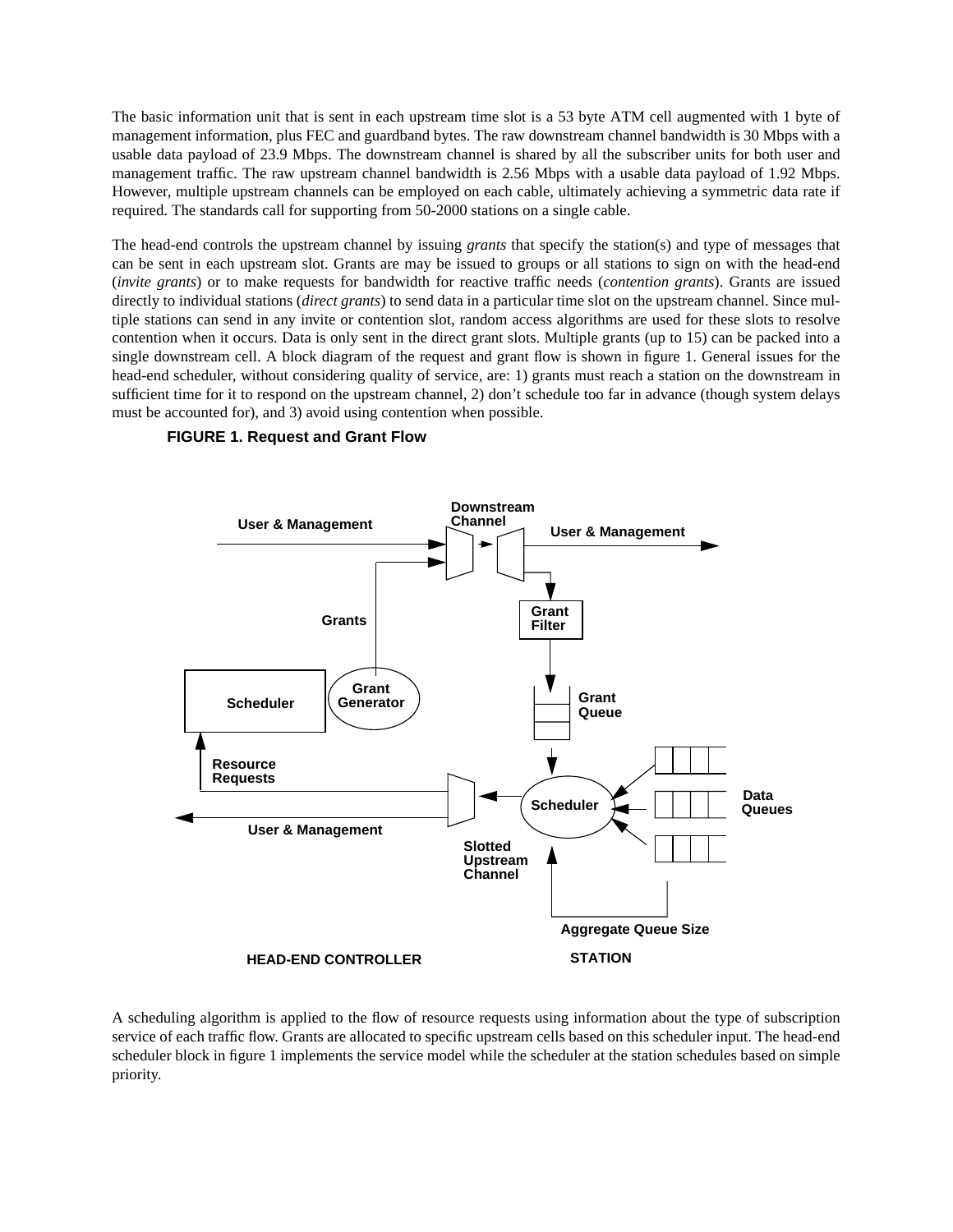# **3.0 Considerations in Providing Tiers of Service**

Today's internet users fall into several categories and have different expectations and requirements for their service level. The casual user needs a lower performance than the work-related user, and the work-at-home user is likely to be willing to pay a higher price for a higher level of service. In between these two types of users may be recreational users who are willing to pay some premium for increased service or small business or home businesses who may also wish to pay for some kind of increased service level. The marketplace will help to sort out what kinds of users would like what kinds of service and at what cost, but we must first be able to quantify what a user expects as "increased service" and be able to deliver it.

From a technical perspective, we've approached this problem in three ways: providing the mechanisms to deliver quality of service, developing an adequate traffic model to study these mechanisms in simulation, and getting a clearer picture of what a user expects a better level of service to provide. We're finding this to be something of an iterative process and continue to work on our understanding of the problem and its solutions. This paper is a report on our current status on this problem. Our studies have all been carried out with simulation models of UPSTREAMS.

We started with a QoS model with three categories of traffic: CBR, where each connection receives a constant bit rate delivered at minimum possible jitter; CIR, a *committed information rate* service with a minimum guaranteed rate, a maximum bound, and no guarantee on jitters<sup>1</sup>; and a best effort (BE) category which receives available bandwidth only. We take the CIR definition from frame relay as "The information transfer rate which the network is committed to transfer under normal conditions. The rate is averaged over a minimum increment of time." The BE traffic may or may not be bounded, both as a class and by individual STU. Traffic models for the first category include low bit-rate alarm information, telephony, and conventional videoconferencing. Traffic models for the second category include classes of p*remium data service* like work-at-home data traffic or Internet videoconferencing. Traffic models for the third category include electronic mail. Another important traffic model is web-surfing, but it is less clear to which category it belongs and we will discuss this further later in the paper.

The first obvious criterion for differentiating tiers of service is bandwidth. We concentrated on this criterion in our first work on scheduling for QoS and reported on it in [1] and present part of this work in section 6.0. We are considering borrowing from the IETF's integrated services working group to define premium service similarly to a controlled load service in that users should not see behavior appreciably different whether the system is load or not. In this case we should add another important criterion, the latency the user sees. It is expected that this is related to bandwidth, but the two are not completely correlated.

We made our initial explorations of bandwidth-differentiated QoS using "traffic blasting" sources. More recently, we have been exploring the proper way to evaluate our HFC architecture so that we can predict the performance a subscriber will see at a particular level of service and set bounds on the provisioning of users on a channel. It is an accepted fact that users will produce traffic and consume system bandwidth in bursts, but it is more difficult to find simulation traffic models of this true user behavior. We quickly learned that we can evaluate only the coarsest features of our architecture with simple traffic models. In the next section we discuss our work on traffic models.

# **4.0 Appropriate Traffic Models for Cable Data Systems**

Our simulation model is similar in its general architecture to the "Common Simulation Framework" model that Mil3, Inc. created for the 802.14 working group members who use that company's Opnet product [2]. Figure 2 shows a block diagram of our model. The simulation includes a model of Com21's UPSTREAMS protocol. The headend module (HE) handles scheduling of the upstream channel and control of the contention resolution algorithm. Each station (or cable modem, m) is modeled as a separate module and includes both a model of the cable modem and one or more application models that source traffic in the upstream direction. The upstream bus timing is modeled in detail, with time slots and propagation delays. The downstream bus is not modeled except as messages passed from the headend to the stations. The downstream messages *do* include the major components of downstream delay, most notably

<sup>1.</sup> CIR is similar to Available Bit Rate (ABR) when the Minimum Cell Rate (MCR) is non-zero.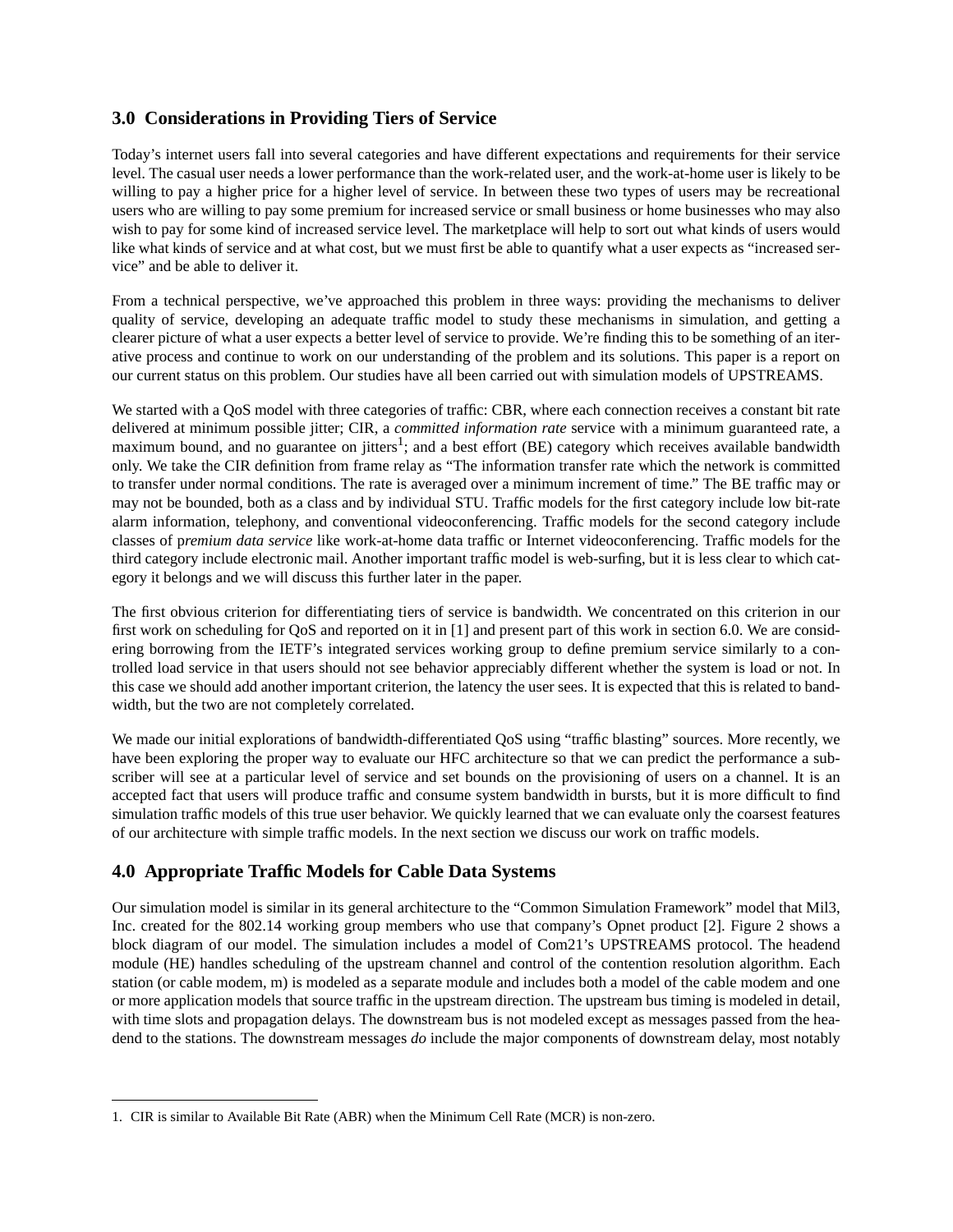FEC and interleaving delays. Variants of this basic model are being used by most of the participants in the 802.14 working group



**FIGURE 2.Block diagram of the system simulated**

How best shall we use simulation to determine performance of cable data systems? This question is particularly important given the unique architectural features of these systems. The 802.14 working group has used a number of one-way traffic source models to measure performance [8]. The "one-way" nature means that the sources will create traffic (packets, cells) according to some pattern or probability distribution and the output is queued at the cable modem until it can be sent. If the traffic level is too high for the available bandwidth, it will queue up and cause large backlogs in an infinite queue system (as in most models) or be discarded in a finite queue system. Large backlogs are problematic because they will show long packet or cell delays that primarily reflect these queuing delays and because many vendors' systems (as Com21's) use "piggyback" schemes that will completely remove these backlogged stations from the contention process and thus mitigate the critical loading on the contention resolution mechanism. Most damning of all is that there are very few real applications that function this way. Nearly all of the applications that are expected to be used in the home are based on the TCP/IP transport layer protocol and they will not have more that one window of data outstanding (a maximum of 16-64 Kbytes, depending on the implementation). In the real world of computer networking, feedback is a major part of the system dynamics. The true interaction of the application, transport protocol, and MAC layer protocol in the presence of bursts and congestion is a complex one. Can one-way models with no feedback give a clear picture of the kinds of traffic loads our systems will experience?

A careful use of backpressure from the modem queues to the traffic sources might be used to reduce the sending of data that would not be sent in a real system. The problem of a proper source traffic model remains. Exponentially distributed packet arrivals (the popular poisson process) do not well represent most traffic processes (e.g., [9]). Their usefulness as source models for evaluating a system can also be questioned. We will explore some traffic sources to evaluate cable data systems.

**Exponentially distributed source models.** First, consider a simplified version of the "scenario A" model suggested in [8]. In our model, the number of packet sizes selected is reduced, but the distribution is similar. UPSTREAMS is ATM cell-based, so source models are programmed to produce cells directly at each packet-time; 60% of the packets are 2 cells long, 30% are 11 cells, and10% are 32 cells. The average packet interarrival time can be varied to create different average bit rates per source. About 12% of the channel will be dedicated to contention opportunities, so only about 1.7 Mbps is available for data payload. If sources are configured at 10 Kbps, the system will be saturated around 150-160 stations. If the average source rate is reduced to accommodate a larger number of simultaneously active stations, the interarrival time becomes stretched out in time and the likelihood of stations competing for the upstream bandwidth at the same time becomes very small. We start by examining results for the 10Kbps sources.

Results from simulations using this traffic source model are shown in figure 3. There is a smooth curve showing that architectural features dominate the delay at lighter loads, first the delay is due to the round trip time to get an allocation of upstream bandwidth from the headend, then some extra delays due to contention resolution come in. At the larger numbers of stations, the system becomes limited by the upstream bandwidth bottleneck and delays grow toward infinity as the queue sizes. The general shape of this result can be predicted by simple analysis, so it is pleasing to use a traffic model whose behavior we can predict. A more important question is what insights into the architecture have we gained from running these simulations? We can measure cell delay<sup>1</sup>, bus utilization<sup>2</sup>, average queue sizes, and some other statistics, but we cannot decide what these values mean to a typical application.In fact, mea-

<sup>1.</sup> It is also possible to reassemble cells into packets and measure packet delay, but they will follow a very similar curve.

<sup>2.</sup> The maximum bus utilization is 88% since at least 12% of the bus is dedicated to contention opportunities.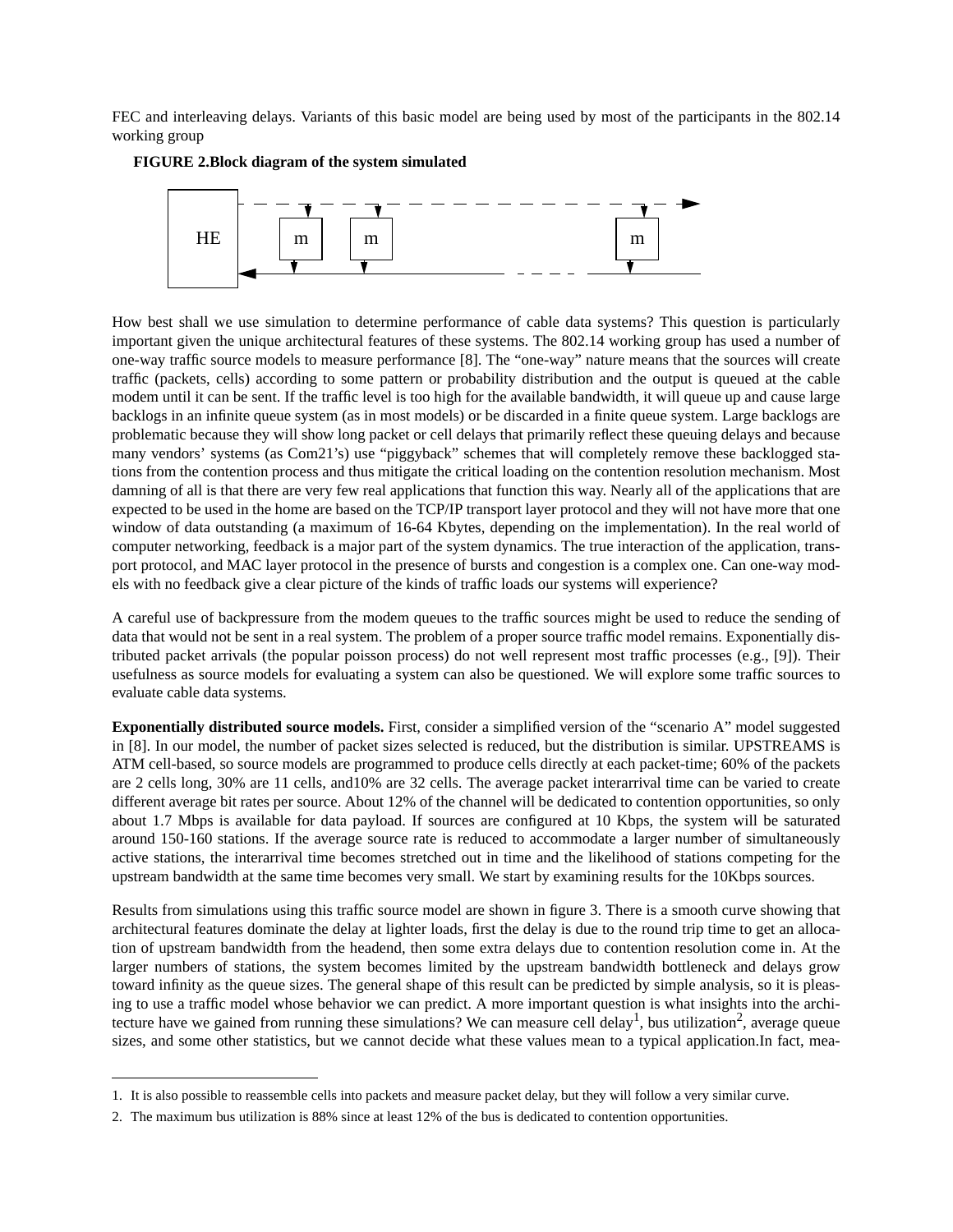surement studies have shown that the *average* bandwidth per user is quite low and that most applications have some sort of bursty behavior. In this case, we can support more simultaneous users, but we might see very different behavior than that of exponentially distributed sources.





A large segment of the user population for cable data systems is expected to be spending its on-line time accessing world wide web pages. A model of this application would be helpful in evaluating architectural features for our products. We would expect traffic sources in such a model to look quite different from the exponentially distributed traffic sources and this may lead to different architectural insights. There is a growing body of research work on the measurement and characterization of world wide web traffic.

**Deng's WWW traffic source model.** Building on the WWW measurement and characterization work done by Cunha et. al. in [10], Deng carried out further measurements of what is expected to be the most popular applications used from home and created a one-way model of web surfing [11] from the client side. Deng created an ON-OFF type model which can be outlined as:

- 1. Assume starting in the ON (browsing) state. The state changes to OFF at a delay (in seconds) taken from a weibull distribution with parameters ( $e^{4.5}$ , 0.88).
- 2. A URL request packet of size 250 bytes is produced after a delay picked from a weibull distribution with parameters ( $e^{1.5}$ , 0.5).
- 3. Repeat step 2 until the state changes from ON to OFF.
- 4. Return to the ON state after a delay taken from a pareto distribution with parameters (60, 0.5).

The advantage of this traffic model is that is allows us to model systems of more than one thousand web-surfing sources, since it is bursty. That is, individual sources may be inactive for long periods of time, then send their message. Simulations show that the average source rate is about 90bps. Use of these distributions ensures that at least 60 seconds are spent in the OFF state, and at least 90 seconds are spent in the ON state. How large are the bursts during the ON state? Each message is fixed at 250 bytes (6 ATM cells for our MAC) in the Opnet code. The minimum time between these messages is about 4.5 seconds, so the maximum source rate during the ON period is about 450bps, but this would correspond to one message interarrival time being picked at 4.5 seconds. All 6 cells arrive at the cable modem's queue at the same time. If they are sent in the minimum possible time to make a contention request to the headend and the cells are sent consecutively at the upstream bus rate of 200 microseconds per cell, the data can burst at a rate of about 200 Kbps. This clearly produces a bursty model, though the burst sizes are not large. The burst rate could be increased by choosing larger or random message sizes, but two important questions to consider are 1) how well does this model the dynamics of WWW browsing and 2) does this model produce additional information about the system being simulated that cannot be learned using the exponential sources. Note that it is not possible to use this model to make any measurements of what kind of performance the user would see with respect to the application.

To examine the value of Deng's traffic source as a simulation model, note that we can repeat the experiment using exponential sources, adjusting their average interarrival time to give an average source data rate of 90bps. This allows us to compare the bursty, one-way WWW model with the exponentially distributed source traffic. In figure 4, the average cell delays for the two traffic models are plotted. Although they appear different across this range, note that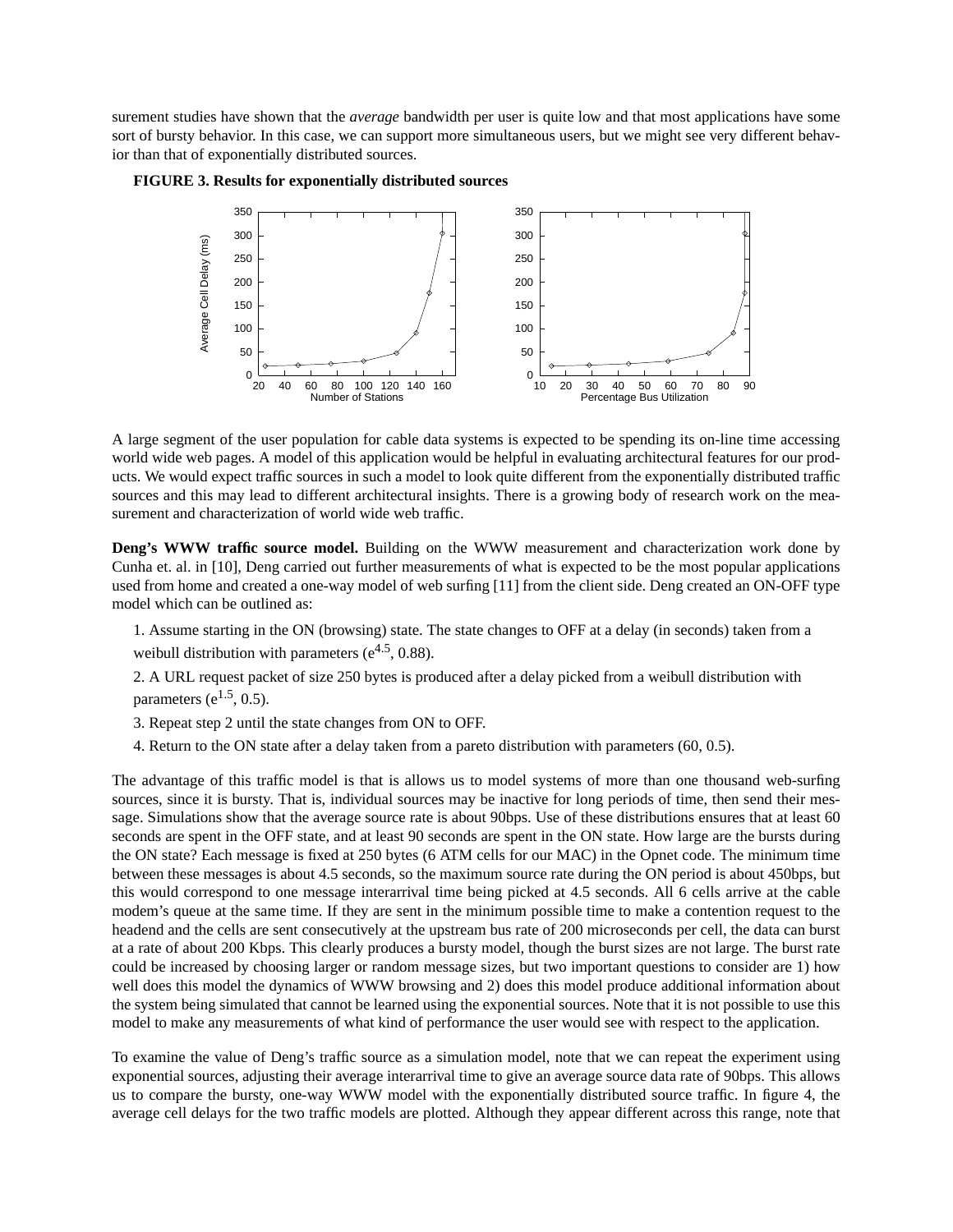these values occur within a very limited range, between 12 and 28 milliseconds. The channel utilization results are nearly identical. In fact, there is very little difference in the effect of the two traffic source models on the system under study. The differences in average cell delays might come from the slightly larger contention waits for the less smoothly distributed Deng model. Each message of 6 cells will have to wait at least one round trip time for the headed to send a grant and may need to contend for the upstream channel.In lightly loaded systems, the delay is dominated by the round trip time and the scheduling delay; in more heavily loaded systems it is dominated by the contention wait. Neither of these two models produced significant collisions on the upstream channel.





This one-way WWW model does not offer any additional insights about system behavior. Although a model like Deng's may be useful for creating analytical models, in this age of fast CPUs, it seems like an unnecessary simplification of the actual web browsing process for a simulated traffic source.

**A more detailed browser model for simulation.** Neither of these models gives us a sufficient feel for what is actually going on in the system nor does it represent a real application well. Since real applications enter into a transport protocol level conversation with a remote server, they will not continue to fill a cable modem's queue beyond the amount proscribed by the transport protocol. With a reasonably fast desktop machine and a reasonably fast simulator, it seems that more of the web browsing "conversation" might be simulated, leading to more insights on system behavior and architectural decisions and the ability to measure some quantities that pertain to application-level performance.

A browser traffic source model should start with the typical process initiated when a user makes a request for a particular  $URL<sup>1</sup>$ :

1. User request for a URL results in opening of a TCP connection: a 40 byte SYN packet is sent.

2. The SYN is received by the remote server, it returns a SYN acking the connection after some service time delay. Upon its receipt, the URL, typically 100-200 bytes, is sent to the remote server.

3. After the service time delay, the remote server returns the requested page data including other URLs referenced on that page. We assume that the typical case is for this information to fit into two packets thus causing a 40 byte packet to be sent which is both ACK for the two packets and FIN for this initial TCP connection. When browsing in a graphics off mode, the page would be displayed and done at this time. Otherwise, at this same time, SYNs are sent to open parallel connections for all the URL references found in the page. A typical number for such references is four.

4. After the service time delay the remote server(s) return SYNs acking the connections and the URLs, as above 100-200 bytes, are sent from the requesting client.

5. After the service time delay, the remote server(s) returns the documents requested and FINs for the connections and the requesting client ACKs the data and the FINs. The number and spacing of ACKs depends on the size of the documents and, for larger documents, on the particular implementation of TCP. When the FINs have all been received by the client, it will be able to display the total page.

<sup>1.</sup> The author is indebted to Van Jacobson for suggesting most of this model.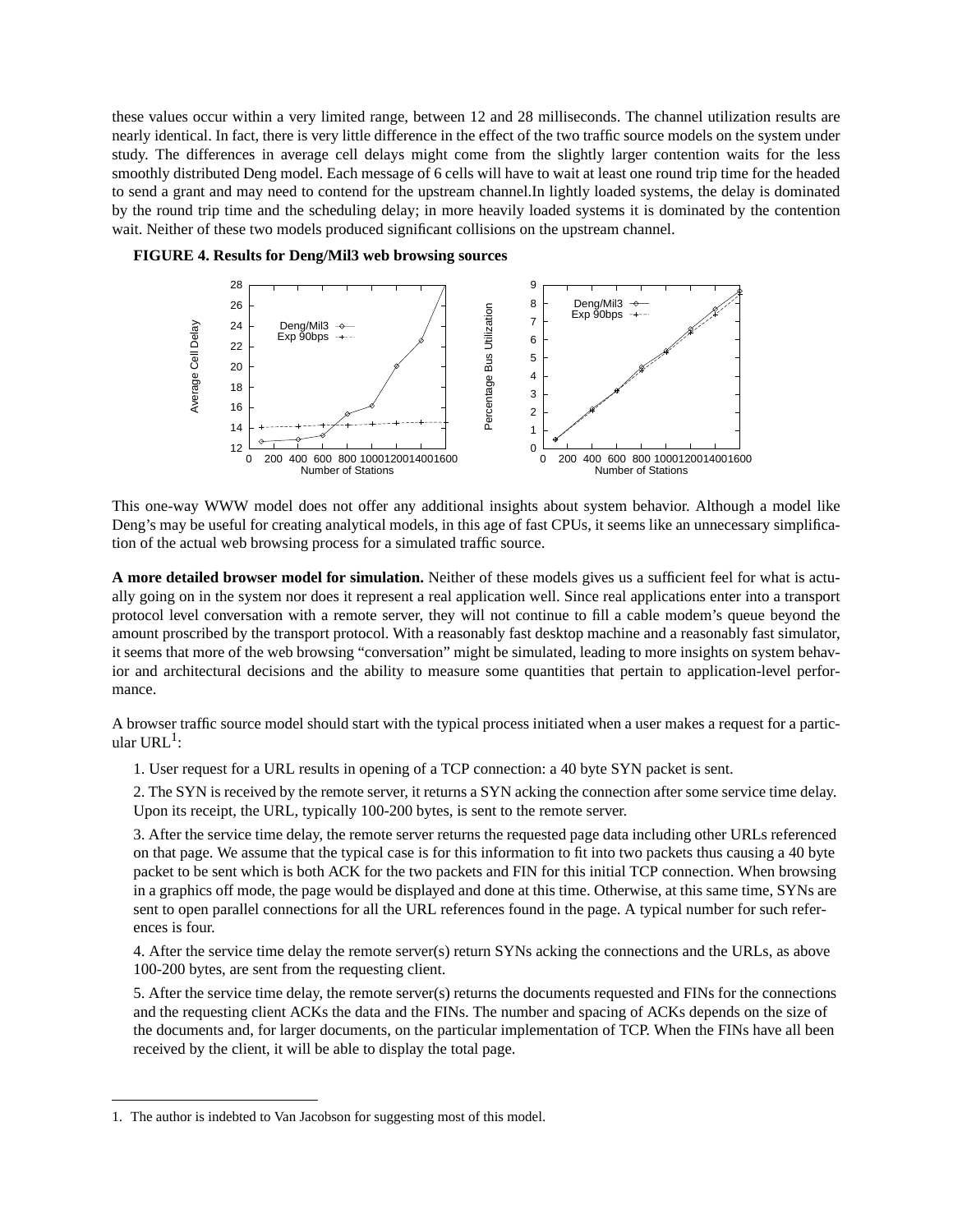6. The user (or controlling process) delays some "think time" before making the next request, at which time, return to step 1.

A diagram of this message exchange is shown in figure 5.





For a web-browsing user, the performance measures of interest concern how long it takes to "see something". These have been split into two measures, first, the time from when a user requests a particular new URL until that page has been completely fetched (and is thus available for display). This is referred to here as the "initial URL's data" time and happens at step 3, above. The second measure is when all the data associated with all the URLs in the page have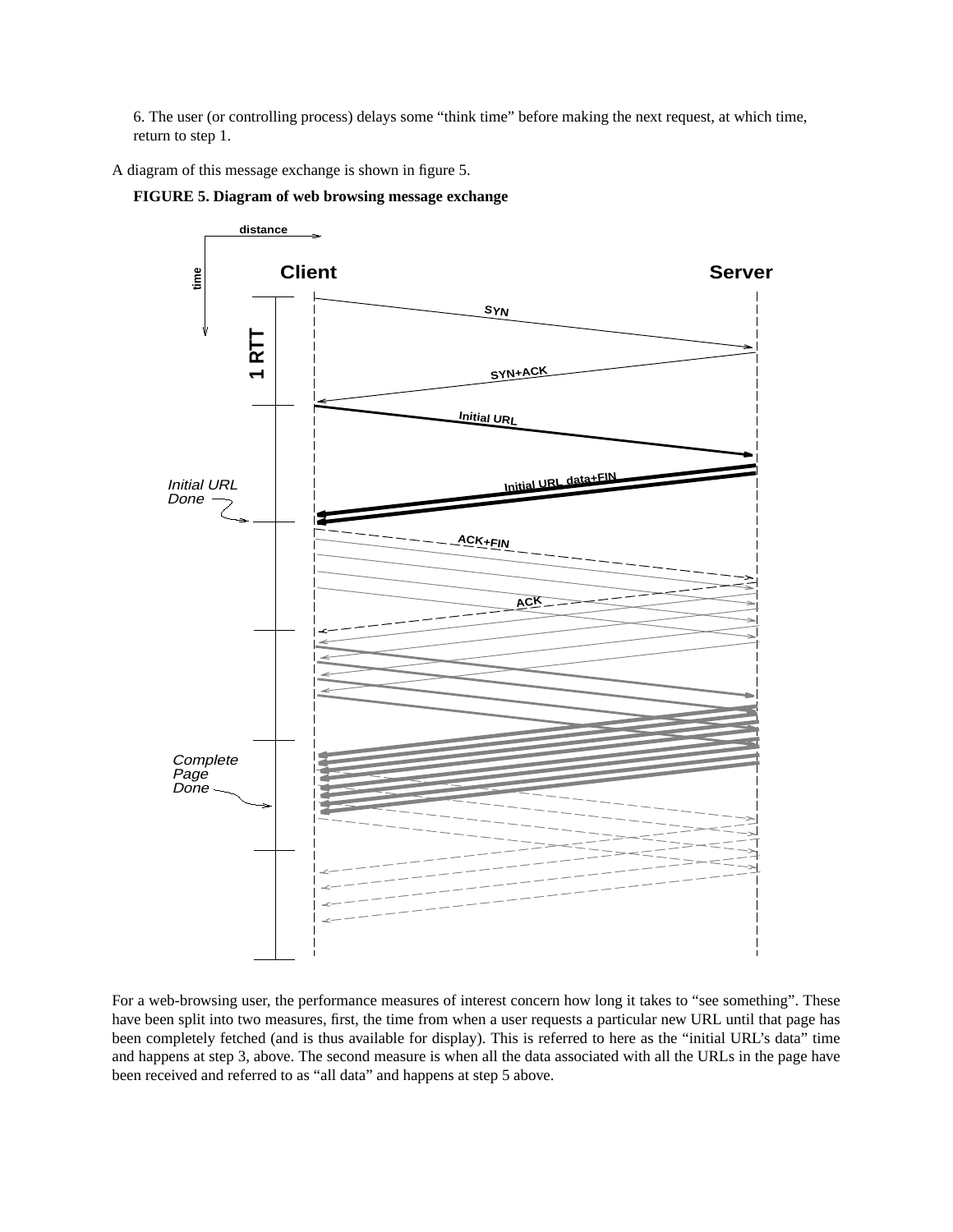We now have a model and some figures of merit that have meaning at the application level. To fully implement these as a simulation model requires having a fully functional two-way model of our system. It also requires getting representative values for all of the web browsing parameters and implementing a model of the transport layer protocol and its messages in the simulation. All of these are important end goals and are planned for the future, but are not done at this time.

In order to get initial results without having to build a complete simulation model with remote servers and a downstream path, an intermediate approach was taken. The real process described above was used as the basis for the browsing source simulation model. At each stage of the process outlined above, the browser source module sends a message to the cable modem module then *waits until the modem signals that its queue is empty* before it adds the server delay and goes on to the next step. The wait time for the remote server is a parameter and is set at a constant value to which is added a value uniformly distributed within +/-1ms. The model is instrumented to collect the "first page time" of step 3 and the "total page time" of step 5. The upstream transmission delay of the last cell is not accounted for, nor is the downstream transmission delay, but these are not the quantities of interest.

Although many of the parameters would typically vary, several were fixed across simulation runs for some initial experience with this type of model. First, all URL sizes were fixed at the same value. The results in this document used URL sizes of 3 cells  $(97-144 \text{ bytes})^1$ , the "first page" information was assumed to fit in two packets which could be ACK'd with a single 40 byte packet, four URLs embedded per page, and each of these four document sizes was selected from the pareto distribution given in [10].

Although part of the transport protocol behavior is modeled as outlined above, the simplifying assumption was made to send all the ACKs for the four documents fetched in the second stage at the same time. The number of ACKs was computed as the document size divided by 1460 bytes per packet and that result divided by 2 packets per ACK. This clearly ignores the transport protocol interactions and probably causes the time for "all data" to arrive at the application to be underestimated by at least one round trip time (or "server time") due to ignoring slow start. A more complete model of the interaction of the browsing client with the transport protocol and the downstream traffic is crucial to determining the total throughput and latencies the user sees, but we defer the inclusion of these features until a complete two-way path is implemented in the simulation model.

 A more difficult problem is picking the average "think time" per user; that is, the average amount of time a user waits before selecting another page. Although [11] has some measurements of this value, it is unclear how well these apply here since the authors were trying for a more simple on-off model. It should be possible to extract this information from the traces located at [12]. We have recently learned that researchers at Georgia Tech are pursuing a model similar to ours and plan to do some measurements [13]. If this work is made publicly available, these values may be more applicable to our model. In the meantime, how should one best select this time? Real think times tend to be fairly long and vary widely. This can be problematic for simulation. So, this initial model was set to have random think times uniformly distributed between one and 30 seconds, a very conservative (pessimistic) assumption.

In figure 6, we show the results of two sets of browser runs. One uses a server time of 20 milliseconds and the other a server time of 60 milliseconds. A value of 20 milliseconds is picked to correspond to the time to access data located or cached at the headend. The adjusted average response time is just the response time with the constant server times subtracted (two times the server time for the initial URL, four times the server time for all data). Using this time makes it easier to compare the relative performance of the different server times or locations and isolates the part of the delay contained within our system. To get an idea of the delays the user would see, add the server times to the adjusted values.

Figure 7 shows that the server time makes no difference until the largest numbers of stations and, even then, the difference is quite small. This is due to the dominance of the think time over the data transfer time. The 20 ms server is the more conservative assumption on traffic load, so that is used as our baseline. A set of simulation runs was performed with the server time of 20 ms and all URL sizes set to take 5 cells (193-240 bytes) and compared to the baseline simulations in figure 7. Here there is a real difference between the two scenarios, the larger URL resulting in a

<sup>1.</sup> One set of run was done with URL sizes of 5 cells (193-240 bytes) to show the differences.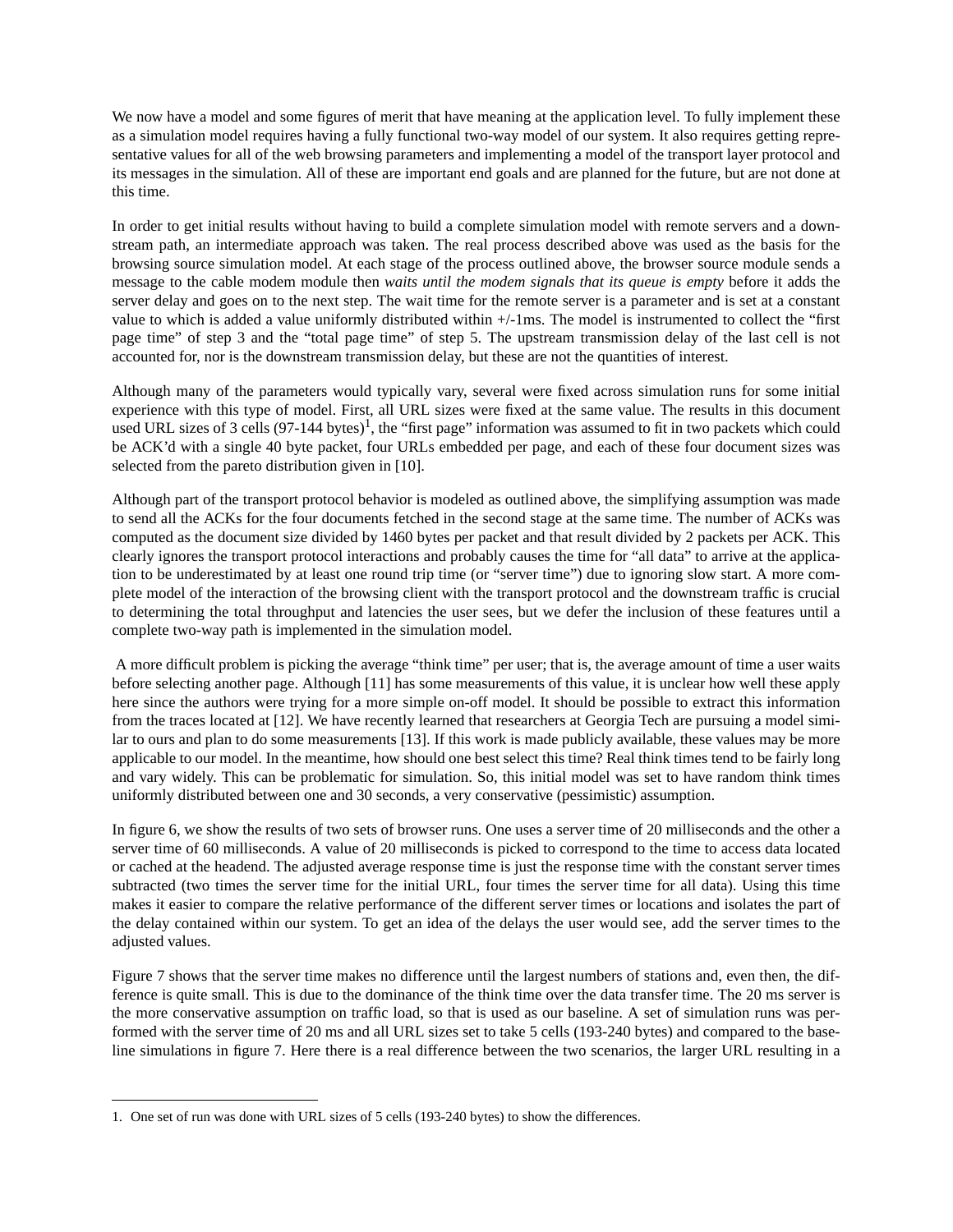greater bandwidth use and moving the curves to the left. This also shows that URL size is an important part of the burst behavior in this model and a bit of examination shows why.





**FIGURE 7. Results with larger URL size (5 cells vs. 3 cells)**



There are three times that the browser source potentially sends a larger number of cells: when the four SYNs and the previous FIN are sent, when the four URLs are sent, and when the ACKs are sent for the four documents obtained from those URLs. In the first case, a source always sends 10 cells. In the second case, the source sends 12 cells for the 3-cell URL scenario and 20 for the 5-cell scenario. The minimum document size is 128 bytes, so the third case could easily be only 8 cells. Although the third case may sometimes exceed 20 cells, it appears that the second case, the one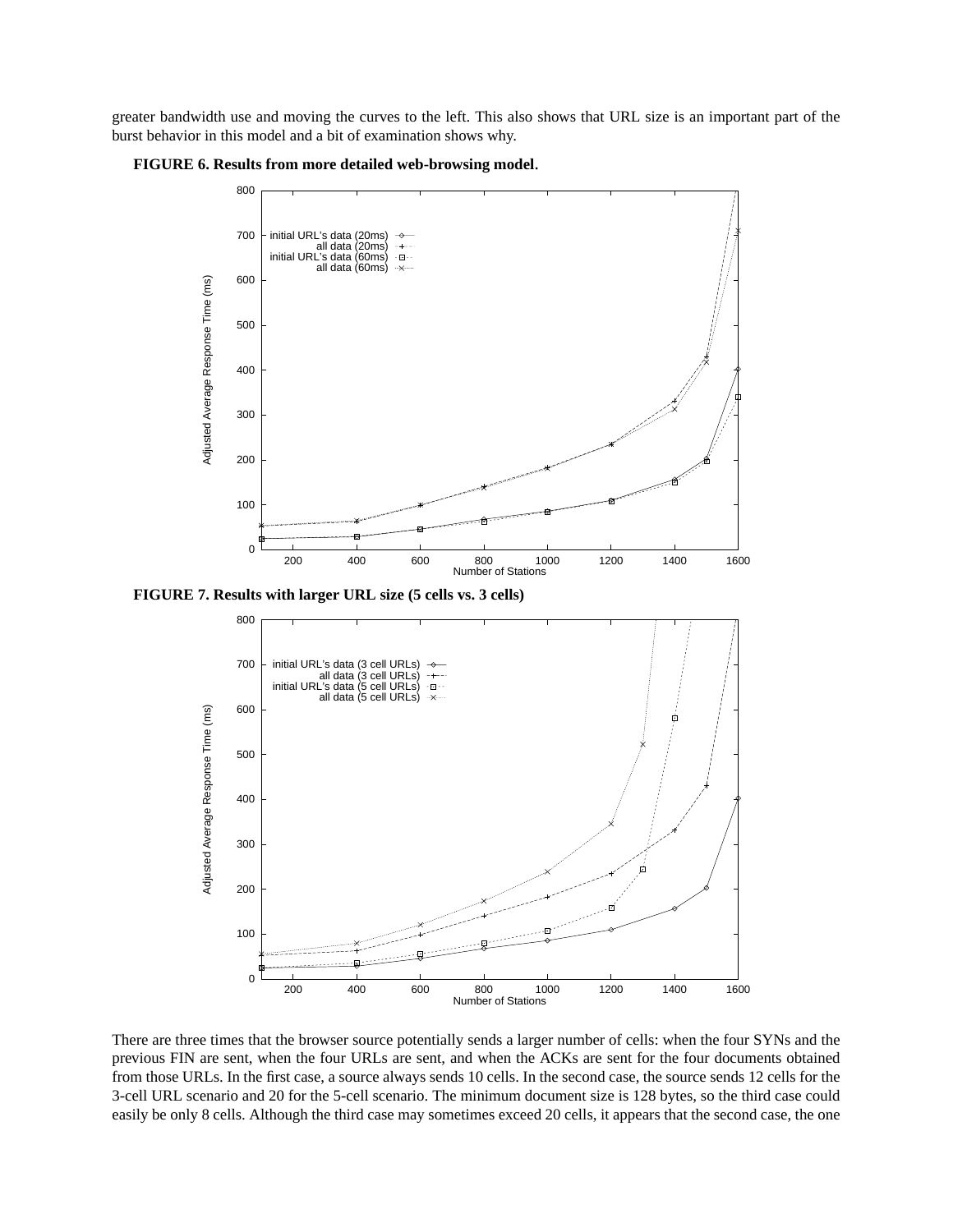dependent on the number of URLs, dominates. Of course, real URLs are small, but vary. This behavior could easily be simulated, but it appears the shape of the resulting curves would lie somewhere near the curves of figure 7.

The average source rate for a browser source is about 750bps, five times that of Deng's model. This is due in part to the short think time, in part to the burstier behavior than Deng's model (further discussed below). Altering the think time (or off time) distribution makes it possible to increase the traffic levels while preserving the application behavior, making it easier to exercise the architecture.<sup>1</sup> With the backpressure indication from the cable modem's data queue to the traffic source, we can also keep track of the rate that each burst of data is being sent at. The average data bursts are between 120-130 Kbps for the simulations with smaller numbers of stations and can decrease to 20 Kbps for the saturated runs. This information can help in understanding the dynamics of the system and can be plotted against the response times to help determine what level of burst bandwidth a station will need for adequate performance.

The results of simulations with the browser model showed the "good news" of being able to support a large number of simultaneous users without significant delays being introduced into the time to present a web page. Using this traffic model, it can be seen that the curves start up due to the effects of contention and there are no false benefits of excessive piggybacking when queues are long. This makes it easier to test architectural features.

**Comparing the models.** All the models used so far in this report are compared in figure 8 by plotting cell delay vs. number of stations. Two additional data sets were added. One uses exponentially distributed sources with 750bps rates to match the browser rates, the other uses Deng's model with no off time to get the maximum possible source rates. It is not possible to get average source rates higher than 265bps from Deng's model without further altering the model dynamics. The delays for the Deng model with no off state are slightly lower than the delays with the off state, but this could have to do with the larger number of simulation points (all simulations were run for 600 seconds). This shows that the Deng model does not have sufficient burstiness to stress the modeled system.





Figure 8 shows that the one-way models produce manifestly uninteresting behavior for architectural evaluation. The Deng/Mil3 model has a very low average cell delay across all runs, nearly identical to the exponential model. This kind of "gentle" behavior gives good simulation numbers, but does not provide a traffic model sufficient to exercise the system's contention mechanism or to stress scheduling algorithms. The browser model represents the actual

<sup>1.</sup> Automatic browsing programs may, in fact, exhibit short think times.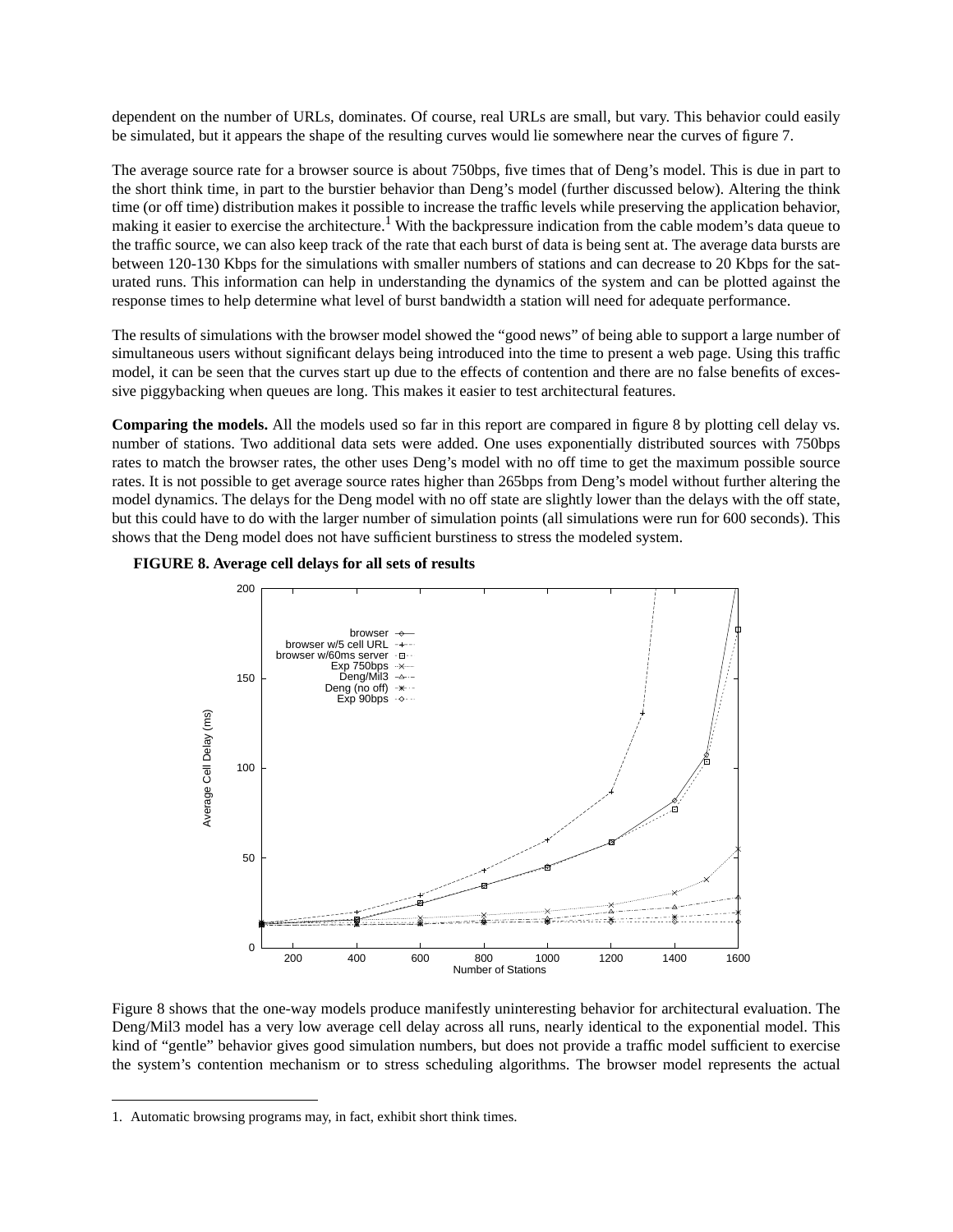browsing client-server "conversation" with more fidelity and produces more interesting behavior. When we want to stress a system by producing high volumes of traffic, we would be better served by constant bit rate sources transmitting at a data rate sufficient for our purposes ("bandwidth blasters").

All models are compared by plotting average cell delay vs. the bus utilization in figure 9. In figure 9, it is possible to see the characteristic curve of the exponential sources does not change much even when the source rates vary. Note the similarity in the 10Kbps and the 750bps curves. The curve for the Deng/Mil3 source never has a high bandwidth utilization, but the delay shows that there are more contentions at the lower bandwidth utilization due to the number of sources involved compared to the other models' number of sources at that utilization. The Deng/Mil3 curve with no off state lies closer to the other models since the utilization is increased, but the highest bandwidth utilization is 26%. The browser model with 5-cell URLs gets more bandwidth utilization at the higher cell delays because the average message size is longer. The results shown here reflect some architectural tuning that was done after the first uses of the browser model. This tuning made it possible to push the curves to the right. The other models do not sufficiently stress the system to permit exploration of options.





**Summary and current status of our simulation traffic models**. Using our browser model, we were able to learn much more about the potential behavior of a home network. We were able to more appropriately assess the importance of rapidly resolving contention and developing algorithms to reduce contention. Our investigations convinced us that we must model our system with all the salient features of the application and transport-layer conversations if we are to design architectures that will function well when deployed in the real world. We are quite aware that this traffic model is not yet fully adequate in this respect, but we are pleased with the insights its use has provided.

## **5.0 Preliminary work on Quality of Service scheduling**

In this section we overview the initial work we did on scheduling for QoS and reported on in [1]. At that time, we had only applied bandwidth allocation in the upstream direction, but we are also adapting the algorithm to bandwidth allocation in the downstream direction. We are interested in discovering the effects of using a controlled bandwidth access link in both directions on a two-way browsing model.

One of our goals in a scheduler for grant allocation is one that can include our three basic tiers of service, CBR, CIR, and BE, in an integrated fashion. Our scheduler is based on the class-based queueing (CBQ) algorithm developed by Floyd and Jacobson [14]. The concepts of classes, a class hierarchy, and priorities can be mapped to our tiers of ser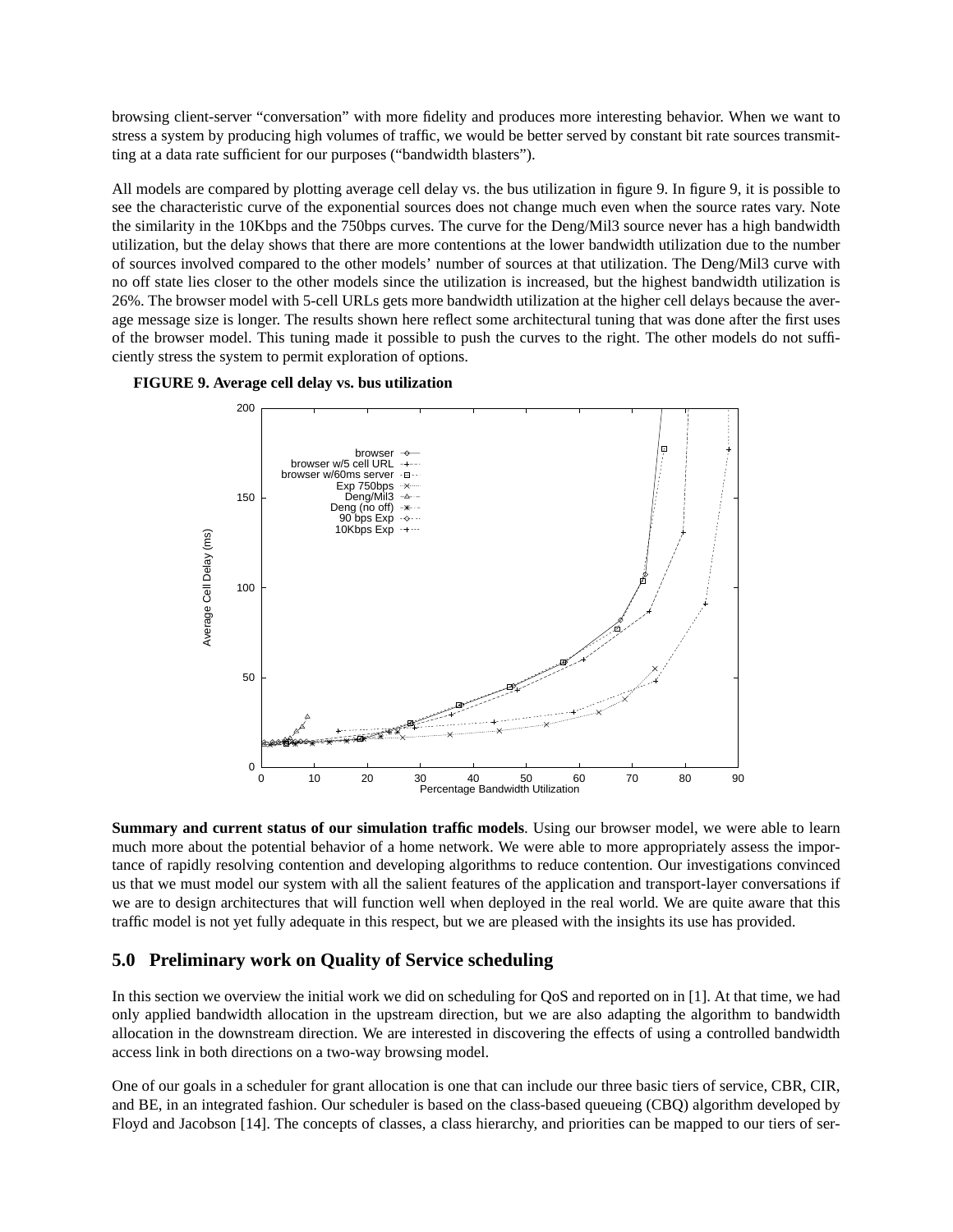vice. Still, CBQ was meant for packet-level scheduling and we needed to schedule grants based on requests for allocations to send cells, undelineated by packet boundaries. Tuning is required to select the correct number of requests to schedule at a time and our scheduler works in an environment where it is necessary to schedule well in advance (due to round-trip delays) and to schedule a small block of upstream cells at one time. To keep that block size, and hence scheduler reaction time, small the scheduler must be time-efficient, but must also be extensible, as the number of active  $STUs<sup>1</sup>$  on an cable can vary widely. CBQ was selected since it appears it will work under these circumstances.

The grant scheduler works on ATM cells or *shreds* of packets rather than full packets as in CBQ, thus our algorithm is *shredded* CBQ, or SCBQ2. This scheduler has all the basic features we wanted, integrating all our requirements into a single scheduling mechanism, and has good sharing performance, as will be seen in the results. However, several aspects will require further tuning.

**SCBQ classes and parameters.** Following [14], we can draw a diagram of our class hierarchy, which is headed by the link (see figure 10). Under the link there are four classes, CBR, CIR, BE, and HYST. CBR is priority 1, CIR and BE have the same priority, and HYST is the lowest priority possible. The CBR class includes both an administrative class that sends contention grants every ten slots (CS) and subscriber CBR, and is allocated a total of 20% of the bandwidth. The BE class has an aggregate allocation of 5% of the link, but may "overdraft" the unused link bandwidth. The subscriber CIR classes are installed under CIR and set up with both a guaranteed allocation and a maximum allocation. CIR itself cannot "overdraft" the link. In the experiments, constant bit rate source ("bandwidth blasters") were used to drive all the STUs. In most cases, we were driving at higher data rates in order to isolate scheduler effects from contention effects.





In all the experiments, the CS class takes up 10% of link, reducing the available payload or data bandwidth to 1.73 Mbps. Each upstream ATM cell is sent in a time slot of duration 200 microseconds, giving a data payload of 1.92 Mbps. All simulations were run for 30 seconds of simulated time. The plots shown here are of the average instantaneous utilization.

**Simulation results.** In the first experiment 10 STUs are configured at *modem-quality* CIR and are overdriving their allocation. The service level is a minimum guaranteed rate of 28Kbps and a maximum of 200 Kbps each. Each source comes on at one second intervals into the simulation, sources traffic at a bit-rate of 384 Kbps and turns off at one second intervals before the end of the simulation. With 1.73 Mbps available for sharing, each should get 173 Kbps, which is under the individual maximum limit. Results in figure 11 show that, indeed there is equal sharing of the channel. In figure 12 a close up of the STU utilizations (without the aggregate) shows that the STUs get more of the channel bandwidth when there are fewer than 10 STUs, but that each is limited at 200 Kbps. Although we configured

<sup>1.</sup> We use HE to denote head-end and STU to denote the station, or subscriber terminal unit.

<sup>2.</sup> M. Laubach would like to thank Steve Deering for inspiring the name for our variant of CBQ.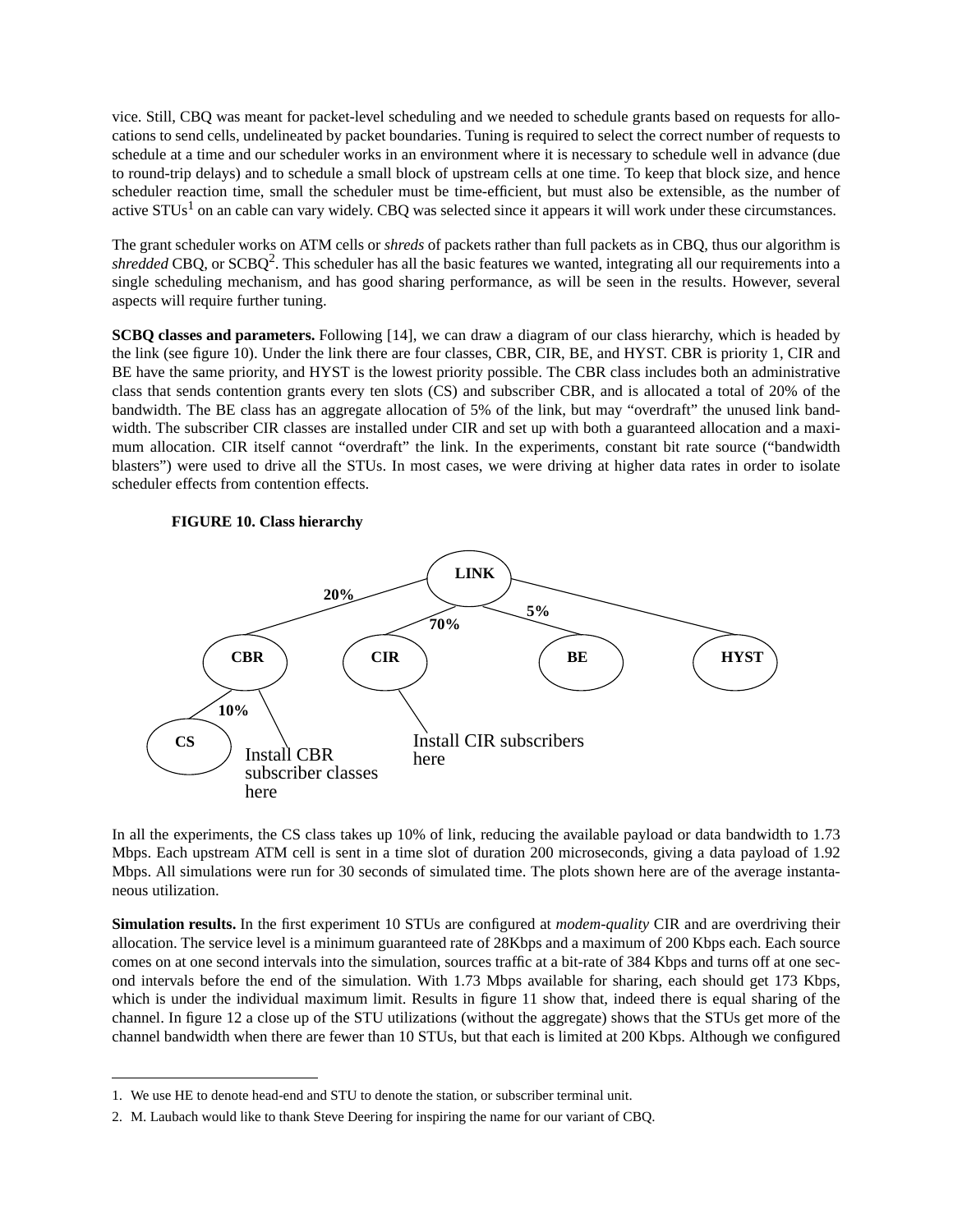our CBR service in an *at most* rate delivery mode, the average contention slot spacing was 2.0 milliseconds, as desired, with a very small variance. As the source bandwidth exceeds the allocation, the uncontrolled sources fill the infinite STU queues; note the effects of the backlogged STUs emptying their buffers.





**FIGURE 12. STU-only plot of the same experiment as in figure 11.**



In the next experiment (figure 13), a constant bit rate subscriber stream of 64 Kbps was added, provisioned as a single cell every 6 milliseconds. When the CBR stream comes on at 3 seconds into the simulation it reduces the overdraft bandwidth available to the 10 CIR STUs.

What happens when best effort service is part of the mix? Recall, that this is a *true* best effort service where no minimum (other than an allotment of 1% of the link bandwidth for the entire class) rate is guaranteed per subscription flow, but no maximum is enforced either. Any spare bandwidth can be used by waiting traffic of this class. The STUs subscribed at BE have sources sending cells at 96 Kbps and the CIR serviced STUs have sources sending at 384 Kbps. The CIR service here is lower bounded at 128 Kbps and upper bounded at 300 Kbps. Each BE STU's source comes on at one second intervals from the simulation start, then the CIR serviced sources turn on. A CBR source sends data between 15 to 25 seconds into the simulation. Figure 14 shows the individual STUs with the aggregate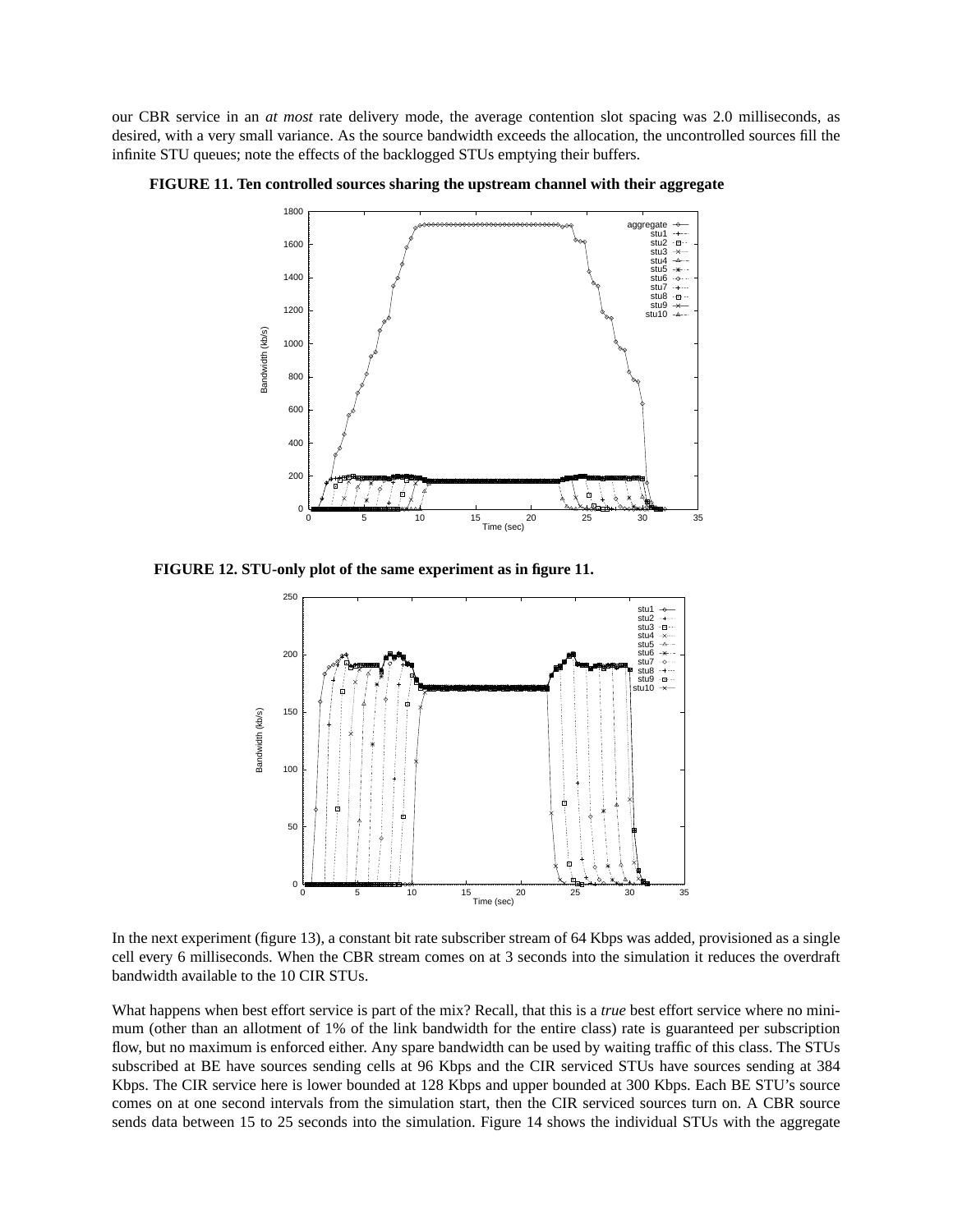**FIGURE 13. Example of figure 12 with a CBR (64 Kbps) source added**



bandwidth value, ramping up as additional sources start to send. In Figure 15 the same experiment is shown with just the STU utilizations plotted to show clearly that the BE service is reduced to accommodate the CBR service.





We examine the sharing behavior in figures 14 and 15. Before the CBR source is turned on, there is 1.73 Mbps that has 657 Kbps of allocated bandwidth (the 128 Kbps of each CIR service plus the 5% of the link allocated to best effort) being used. This leaves the rest to be shared equally between the six classes. Thus, each CIR STU should get 295 Kbps and the BE class gets 253 Kbps, to share equally among its 5 members, at about 51 Kbps. In the plots, this appears to be the case. When the CBR source comes on, one-sixth of its bandwidth is taken from each CIR STU and one-sixth is taken from the BE class, spread equally among the 5 members. Although the plot is not at this level of resolution, the results appear to agree.

Next, we simulated 5 BE STUs and 5 CIR STUs configured as in the previous example, but with CIR given a preferential weighting in the round robin allocation of excess bandwidth such that the BE class gets 2/3 the excess allocation of a CIR class. If the excess bandwidth were shared equally, CIR would have 295 Kbps and BE 51 Kbps. With weighting, each CIR class could get an additional 177 Kbps and the BE class only 119 Kbps. Since 177 Kbps would put the CIR classes over their 300 Kbps upper bound, that leaves an additional 25 Kbps for the BE class to draw on.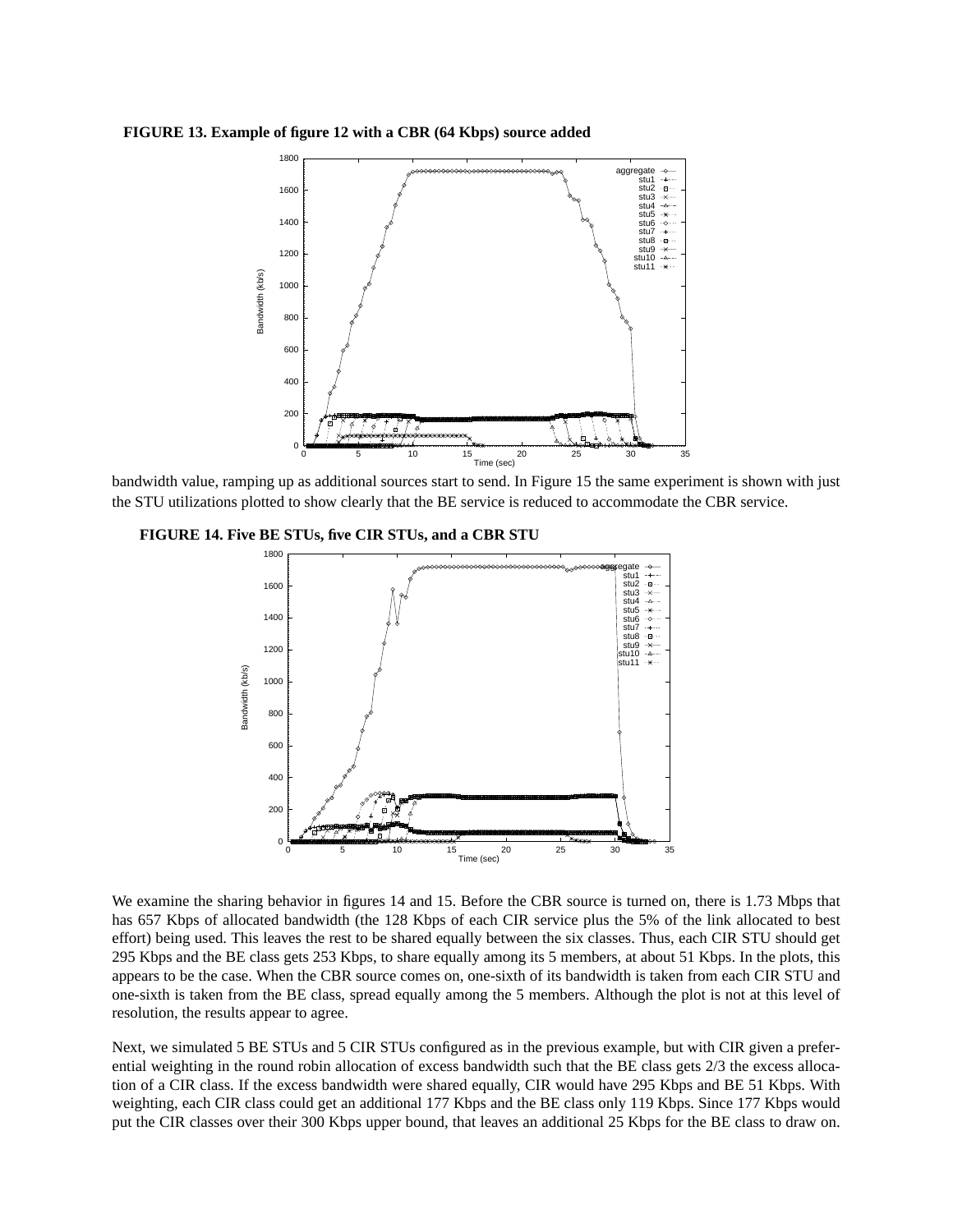**FIGURE 15. As in figure14 without aggregate traffic**



This means the 5 BE classes share (86+119+25) Kbps to get 46 Kbps each, as in figures 16. The high usage causes the aggregate (not shown here) to stay flat at 1.73 Mbps between 6 seconds and 25 seconds, then sources start to turn off.

**FIGURE 16. Five CIR, five BE, with a preferential weight given to overdraft in CIR vs. BE**



## **6.0 Conclusions and Future Work**

Our investigations convinced us that we must model our system with all the salient features of the application and transport-layer conversations if we are to design architectures that will function well when deployed in the real world. We found that the commonly used one-way exponentially distributed traffic source models were not useful for stressing bandwidth level QoS differentiation, for exploring the dynamics of the contention resolution algorithm or creating burst traffic effects. Since desktop computers are fast enough to simulate detailed system dynamics, we can't think of any justification to use a one-way model, except as a modular step toward the final full-feedback design.

 Our next step is to complete work on the simulation model of a complete two-way path and to add a transport protocol model and an ftp source type. The latter should be possible by modifying parts of the models distributed with **ns**.